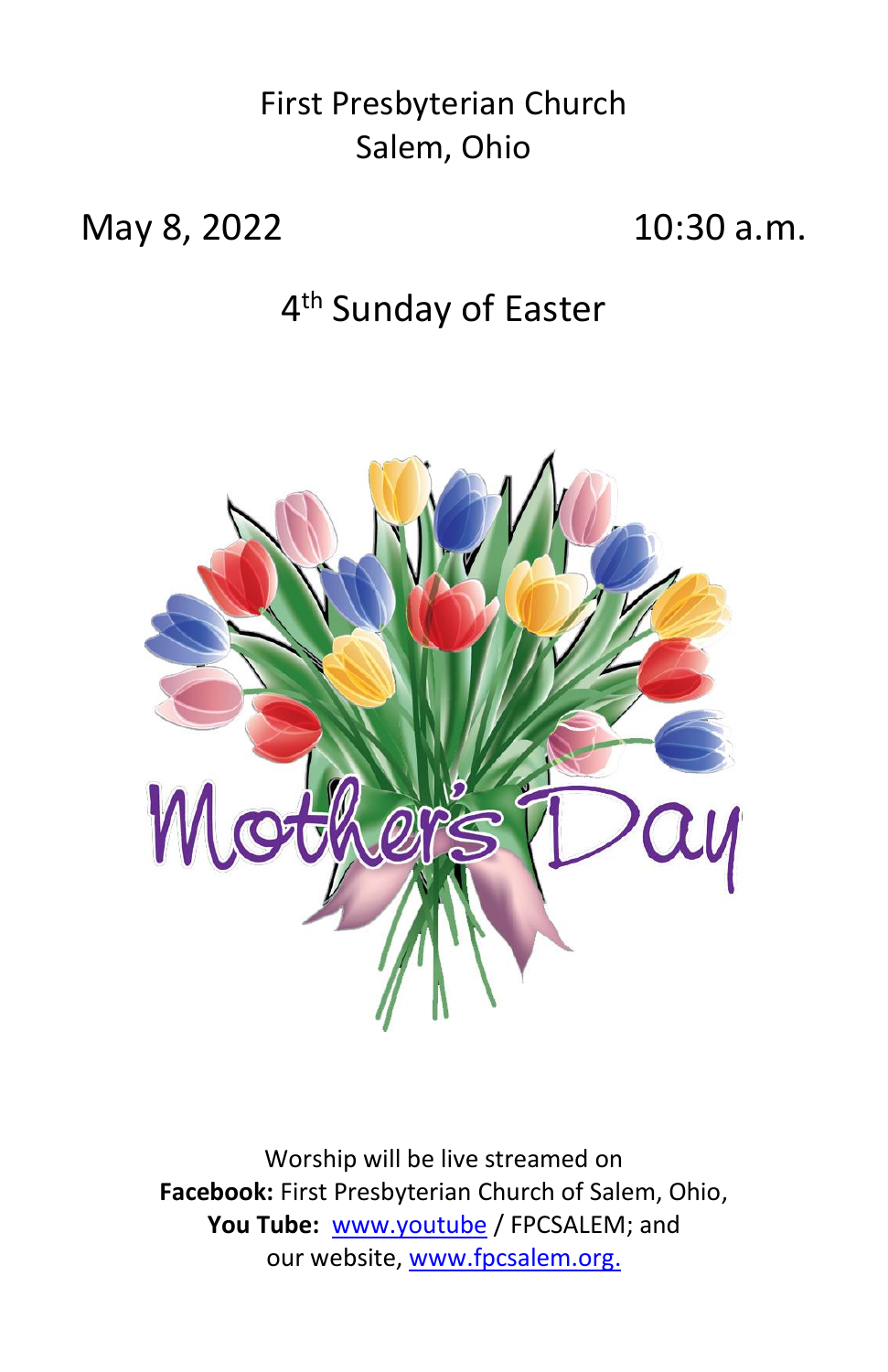# WE GATHER AS GOD'S PEOPLE

 PRELUDE *Nancy McNeal, Organist O Lord Most Holy F. Abt My Heart Ever Faithful J.S. Bach Prelude in C major by J.S. Bach Alejandro Elias, piano*

WELCOME AND ANNOUNCEMENTS *Please take a moment to sign and pass the Attendance Pad.*

\*CALL TO WORSHIP Lift your hearts, raise your voices, and join the heavenly host who forever sing: **Amen! Blessing and glory and wisdom and thanksgiving and honor and power and might be to our God forever and ever! Amen.**

\*HYMN 485 *To God Be the Glory*

#### \*INVITATION TO CONFESSION

#### \*PRAYER OF CONFESSION *(Unison)*

**Risen Lord, how often you come to us, and we do not recognize you. You come to us, O God, in friends and strangers who seek and offer kindness. You come to us in words that make sense of our lives and the world around us. You come to us in living, enduring promises that we have almost forgotten. You come to us, but our hearts are slow to see and honor you. Forgive us. Do not leave us, but stay with us, and awaken us to your presence. We pray in Jesus' name. Amen.**

*(Moments of Silent Prayer)*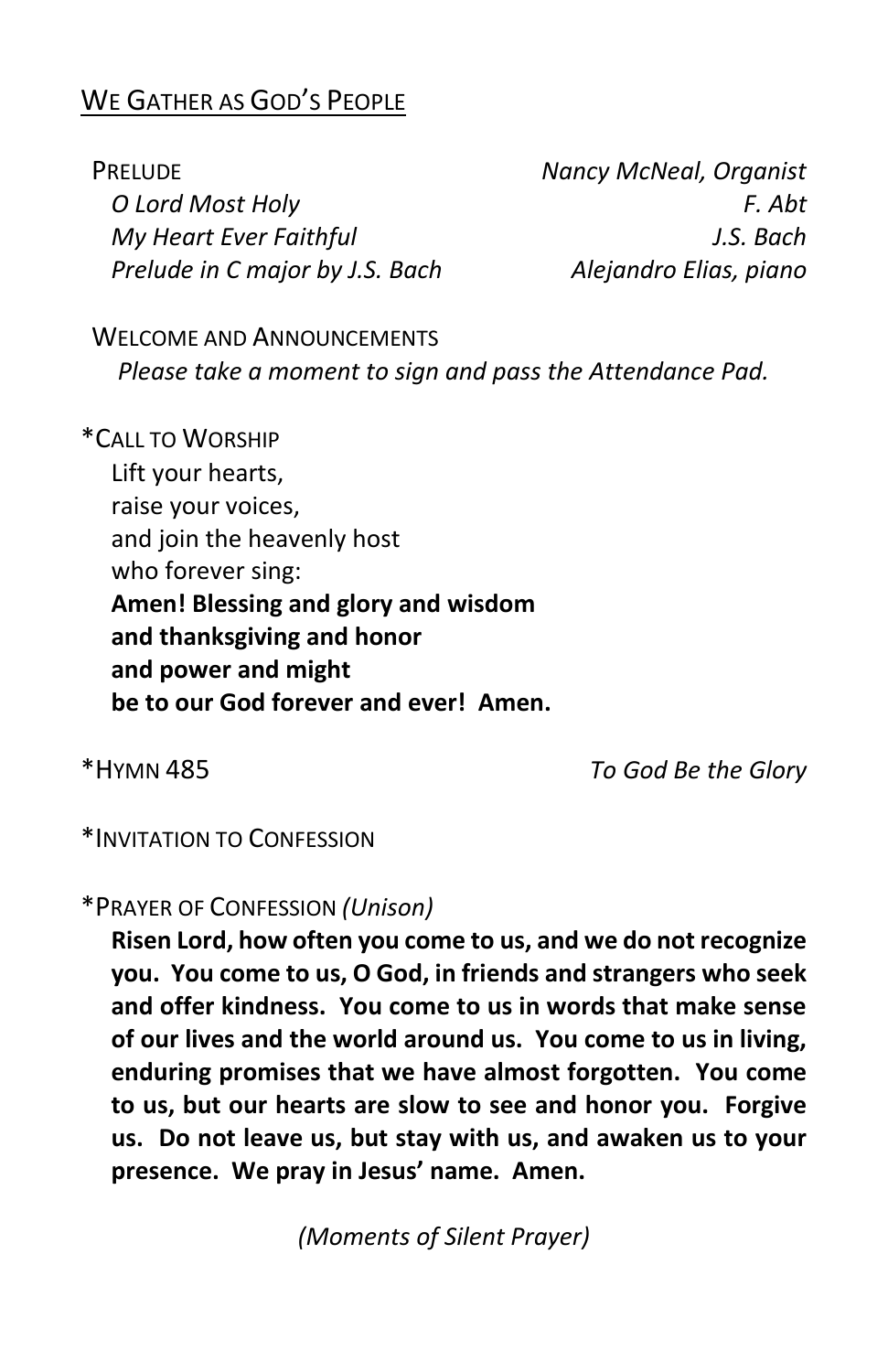#### \*ASSURANCE OF PARDON

"If God is for us, who is against us? Nothing in all creation is able to separate us from the love of God in Christ Jesus our Lord" *(Romans 8:31, 39)*.

Friends, hear the good news.

**In Jesus Christ, we are forgiven.**

# THE WORD OF GOD AMONG US

### \*THE PRAYER FOR ILLUMINATION *(Unison)*

**Living God, with joy we celebrate the presence of your risen Word. Enliven our hearts by your Holy Spirit so that we may proclaim the good news of eternal and abundant life; through Jesus Christ our Lord. Amen.**

 SPECIAL MUSIC *Alejandro Elias, piano Dream of Love Franz Liszt*

THE FIRST READING *Genesis 1:26-28; 4:1*

 $26$  Then God said, "Let us make humankind in our image, according to our likeness; and let them have dominion over the fish of the sea, and over the birds of the air, and over the cattle, and over all the wild animals of the earth, and over every creeping thing that creeps upon the earth."

<sup>27</sup> So God created humankind in his image, in the image of God he created them; male and female he created them.

<sup>28</sup> God blessed them, and God said to them, "Be fruitful and multiply, and fill the earth and subdue it; and have dominion over the fish of the sea and over the birds of the air and over every living thing that moves upon the earth."

 $1$  Now the man knew his wife Eve, and she conceived and bore Cain, saying, "I have produced a man with the help of the LORD."

This is the Word of the LORD! **Thanks be to God!**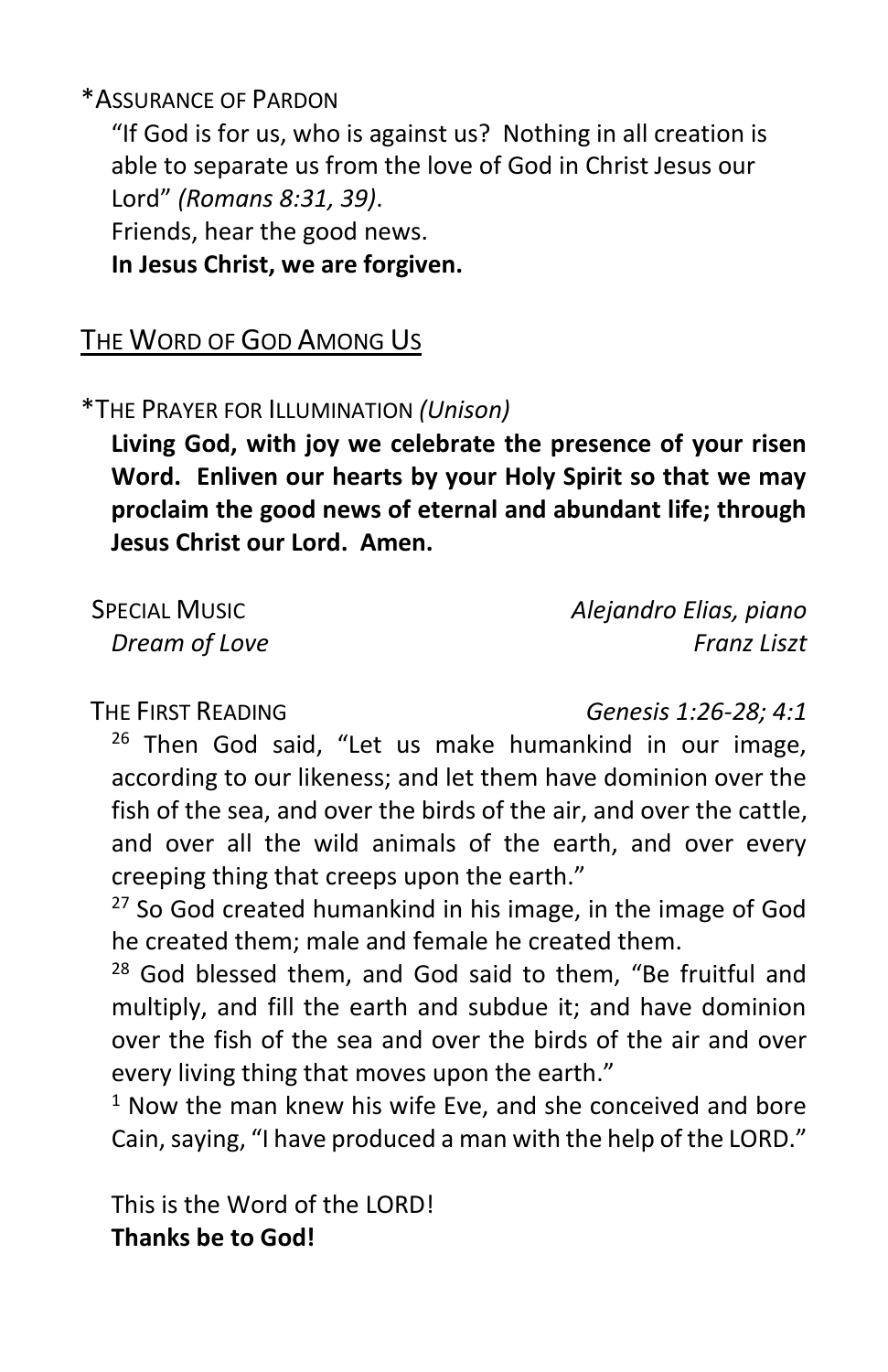SPECIAL MUSIC *Alejandro Elias, piano Impromptu Op. 90 No. 2 Franz Schubert*

THE SECOND READING *Psalm 90:13-17*

<sup>13</sup> Turn, O LORD! How long? Have compassion on your servants!  $14$  Satisfy us in the morning with your steadfast love, so that we may rejoice and be glad all our days.

 $15$  Make us glad as many days as you have afflicted us, and as many years as we have seen evil.

 $16$  Let your work be manifest to your servants, and your glorious power to their children.

 $17$  Let the favor of the Lord our God be upon us, and prosper for us the work of our hands – O prosper the work of our hands!

This is the Word of the LORD! **Thanks be to God!**

THE THIRD READING *Isaiah 61:1-3*

 $1$  The spirit of the Lord GOD is upon me, because the LORD has anointed me; he has sent me to bring good news to the oppressed, to bind up the brokenhearted, to proclaim liberty to the captives, and release to the prisoners;  $^2$  to proclaim the year of the LORD's favor, and the day of vengeance of our Gd; to comfort all who mourn; <sup>3</sup> to provide for those who mourn in Zion – to give them a garland instead of ashes, the oil of gladness instead of mourning, the mantle of praise instead of a faint spirit. They will be called oaks of righteousness, the planting of the LORD, to display his glory.

This is the Word of the LORD! **Thanks be to God!**

 ANTHEM *The Haviland Choir No Greater Gift Ruth E. Schram*

Alfred Publishing Co., Inc., CCL#2595933 Though I speak the language of angels, though I know all there is to know,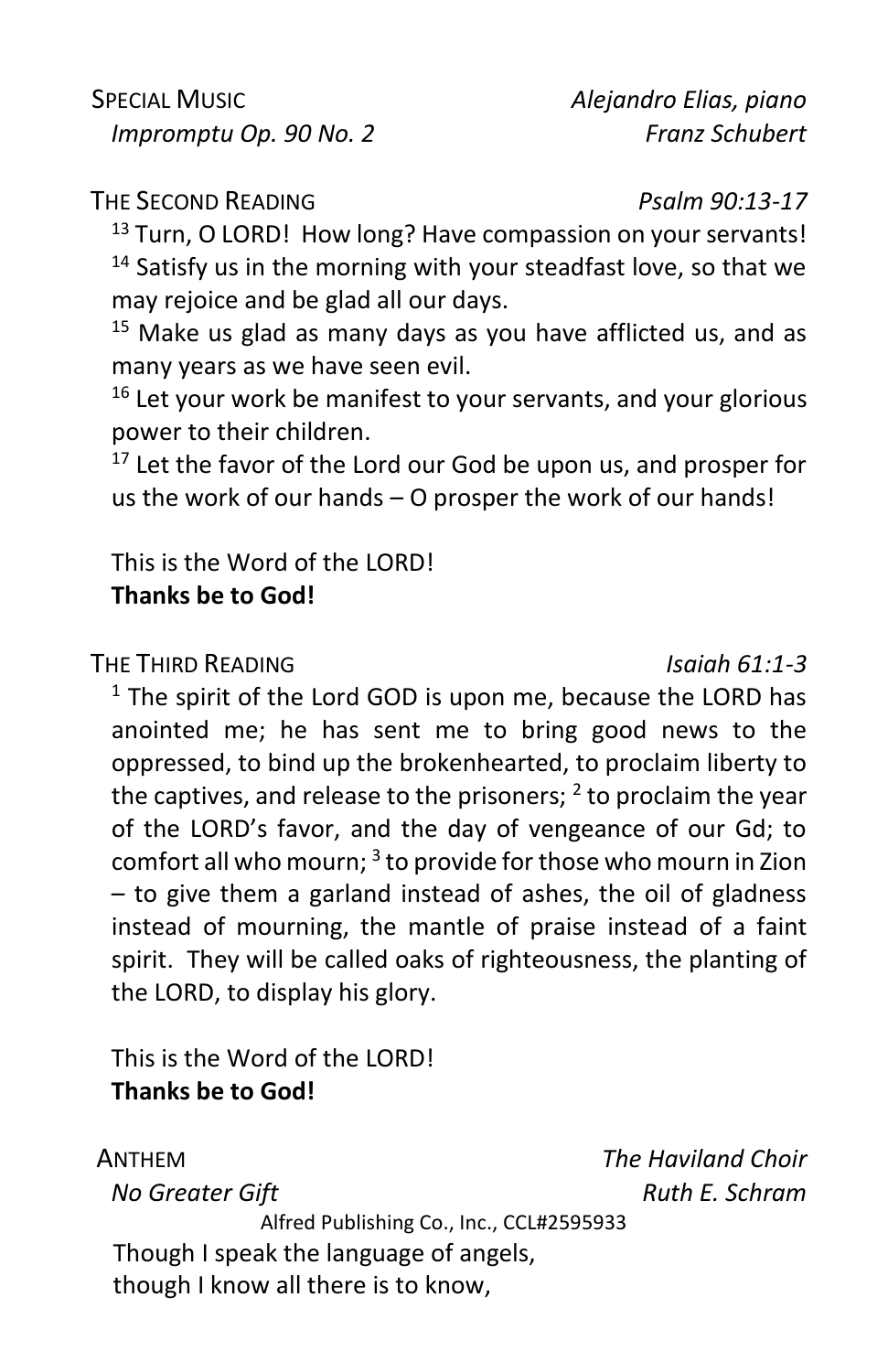if I have no love, I am nothing at all. There is no gift greater than love.

And though I understand every mystery, and my faith could remove any mountain, if I have no love, I am nothing at all. There is no gift greater than love.

Love is kind and gentle, rejoicing in the truth. Love is not proud. Love is not rude. Love never fails, though all other gifts will cease. Love hopes and endures, love bears and believes.

Though I give all I have to the hungry, though I give my very life, if I have no love, I am nothing at all. There is no greater gift greater than love.

There is hope, there is faith; they will always remain. But, there is no gift greater than love.

#### THE GOSPEL READING *Luke 1:26-38*

<sup>26</sup> In the sixth month the angel Gabriel was sent by God to a town in Galilee called Nazareth, <sup>27</sup> to a virgin engaged to a man whose name was Joseph, of the house of David. The virgin's name was Mary. <sup>28</sup> And he came to her and said, "Greetings, favored one! The Lord is with you." <sup>29</sup> But she was much perplexed by his words and pondered what sort of greeting this might be. <sup>30</sup> The angel said to her, "Do not be afraid, Mary, for you have found favor with God.<sup>31</sup> And now, you will conceive in your womb and bear a son, and you will name him Jesus. <sup>32</sup> He will be great, and will be called the Son of the Most High, and the Lord God will give to him the throne of his ancestor David.<sup>33</sup> He will reign over the house of Jacob forever, and of his kingdom there will be no end." <sup>34</sup> Mary said to the angel, "How can this be, since I am a virgin?" <sup>35</sup> The angel said to her, "The Holy Spirit will come upon you, and the power of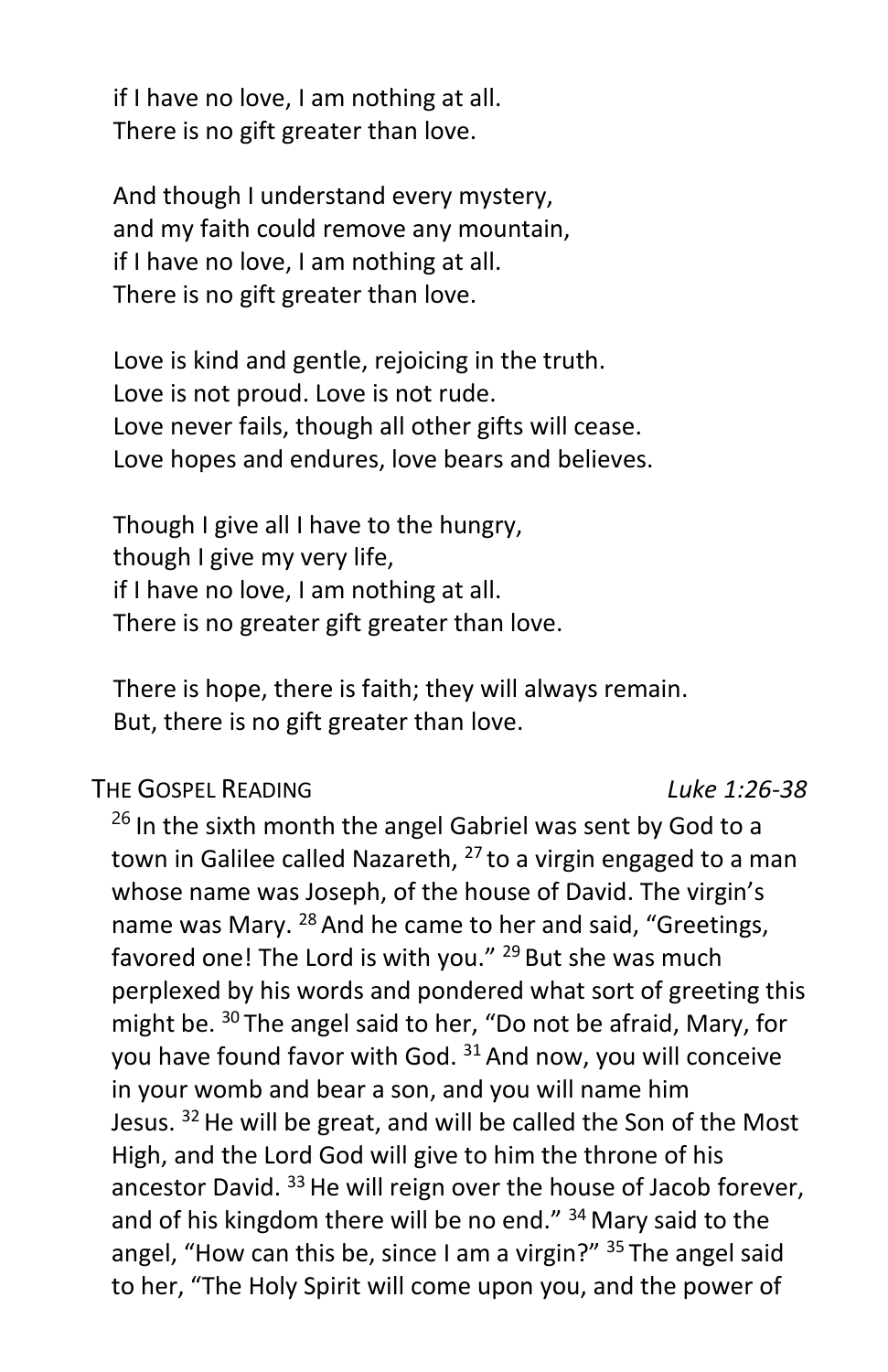the Most High will overshadow you; therefore the child to be born will be holy; he will be called Son of God. <sup>36</sup> And now, your relative Elizabeth in her old age has also conceived a son; and this is the sixth month for her who was said to be barren. <sup>37</sup> For nothing will be impossible with God." <sup>38</sup> Then Mary said, "Here am I, the servant of the Lord; let it be with me according to your word." Then the angel departed from her.

# This is the Gospel of the LORD! **Praise to you, O Christ!**

 SERMON *"Beginning with Eve" Rev. Frank Lewis* WE RESPOND TO GOD'S WORD IN OUR LIVES \*HYMN 323 *Loving Spirit* \*AFFIRMATION OF FAITH *(Unison)* **We trust in God. We are called to be the Church: to celebrate God's presence, to live with respect in Creation, to love and serve others, to seek justice and resist evil, to proclaim Jesus, crucified and risen, our judge and our hope. In life, in death, in life beyond death, God is with us. We are not alone. Thanks be to God.** *("A New Creed", The United Church of Canada, 1968)* MINUTES FOR MISSION

*Zimbabwe Well Project Mo Homeister Mother's Day Treats Carol Ricciardi*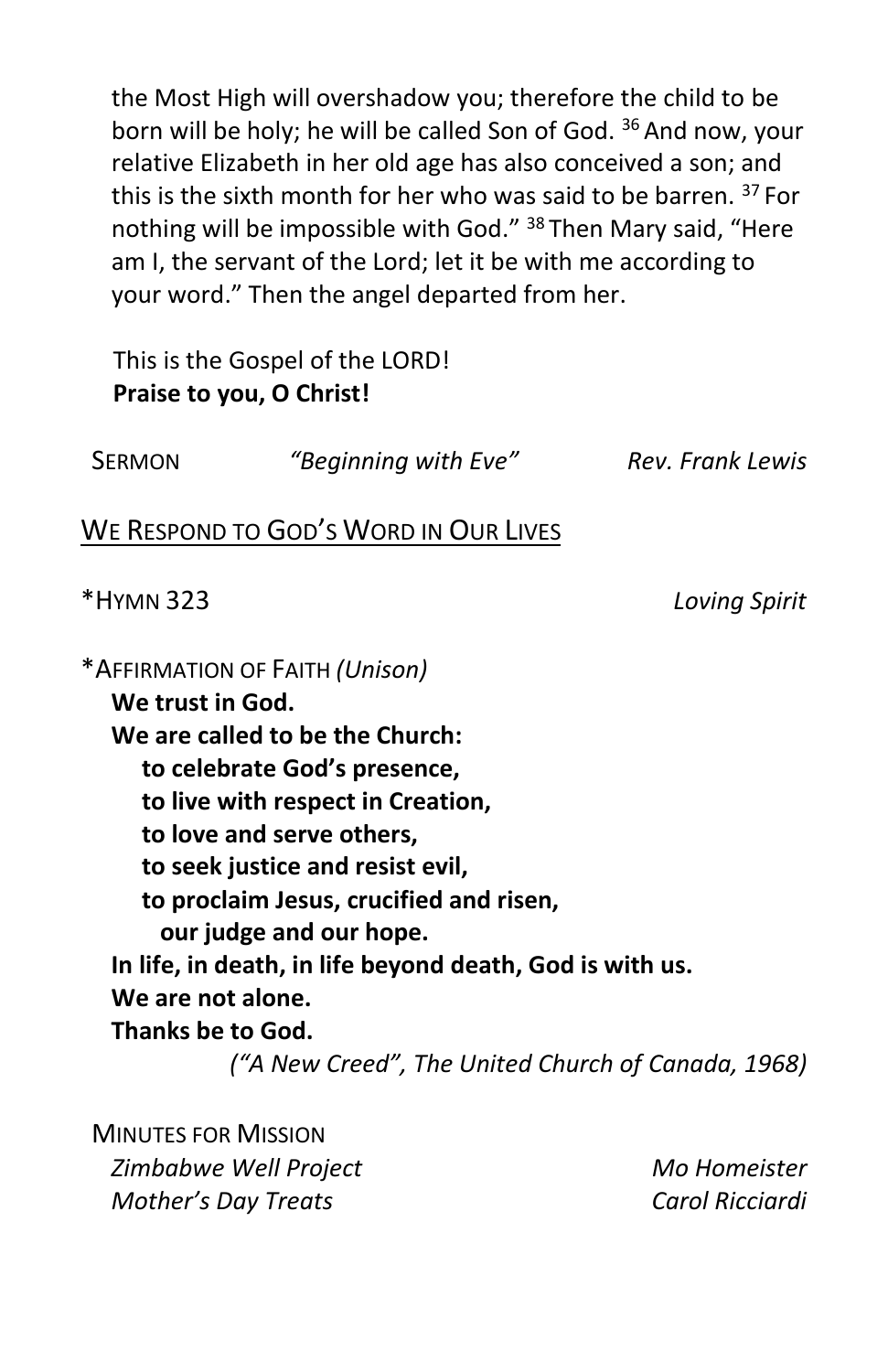CALL TO OFFERING / OFFERTORY *The Lord's My Shepherd (Brother James Air) Fred Bock*

\*RESPONSE HYMN 592 *(Praise God, from Whom All Blessings Flow)*

\*PRAYER OF DEDICATION *(Unison)*

**Great God, to you we give our thanks. With gratitude we bring our gifts to you. Bless us and our gifts, that our lives and our resources may be a source of healing and hope in our world. Amen.**

PRAYERS OF INTERCESSION AND SUPPLICATION/LORD'S PRAYER *(Sins)* 

**Our Father, who art in heaven, hallowed be thy name. Thy kingdom come, thy will be done, on earth as it is in heaven. Give us this day our daily bread; and forgive us our sins, as we forgive those who sin against us. And lead us not into temptation, but deliver us from evil. For thine is the kingdom, and the power, and the glory, forever. Amen.**

### WE ENTER THE WORLD AS GOD'S PEOPLE

\*HYMN 555 *Now Thank We All Our God*

\*CHARGE AND BENEDICTION

\*BENEDICTION RESPONSE *(Hymn 432) Song of Hope*

May the God of hope go with us every day, Filling all our lives with love and joy and peace. May the God of justice speed us on our way, Bringing light and hope to every land and race. Praying, let us work for peace, Singing, share our joy with all, Working for a world that's new, Faithful when we hear Christ's call.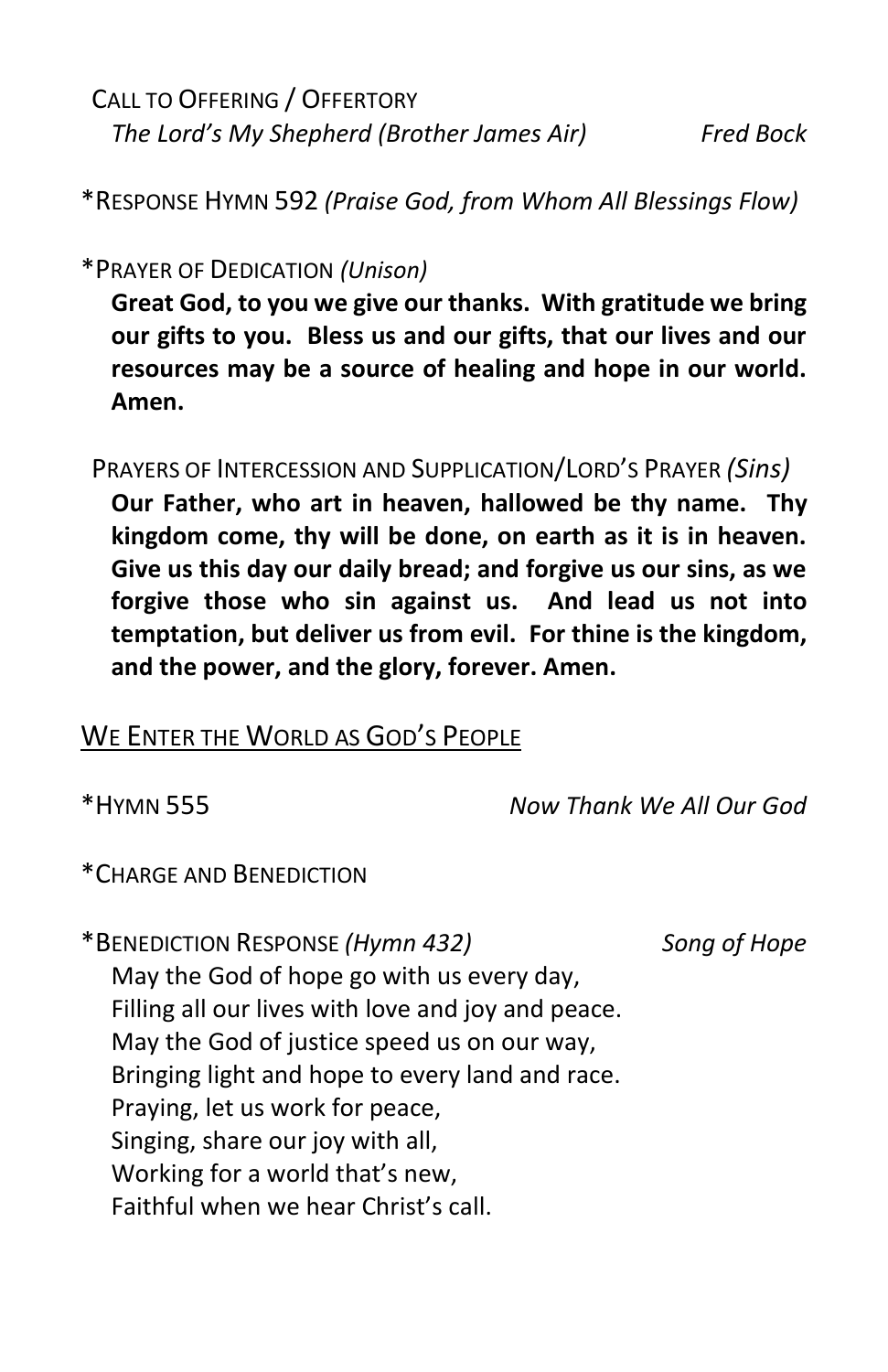\*POSTLUDE *Now Thank We All Our God John Behnke* \*Please stand if you are able.

*Today's appearance by Alejandro Elias is underwritten by a special gift from Geoff and Kim Goll.*

#### **A Mother's Day Treat from the Congregational Care Committee:**

All ladies worshiping with us today are invited to take home and enjoy a delicious scone in celebration of Mother's Day. A big "Thank You" to Gen and Judson Smith of the Brimfield Bread Oven for preparing this delicious treat!

**Ushers:** Lois Dunn, Bud and Judy Herron, Barb Yonker

**Bulletins:** Given in Honor of Brad Stephens' Birthday with Love from Cara, Tim, and Luke *Open dates are May 15, 22, June 12, 19, 26, July 17, 24, 31. Cost is \$15 a Sunday.*

**Flowers:** Given by Paul and Barb Fennema in Memory of Norma Emily Jason Woods and Edna Mae Kent Fennema; and in Honor of Archie Crum's Birthday with Love from Nancy, Denise, and Marsha

**The First Presbyterian Church Preschool will have an OPEN HOUSE tomorrow, May 9th, from 5:30 – 7 p.m. enrolling for the 2022-2023 school year.** The five day a week program combines the very best elements of a Preschool and Daycare for 3-, 4-, and 5-year-old children. Families may choose all day, half day programming. The Preschool staff is dedicated to maintaining a positive, nurturing environment promoting creativity, curiosity, and kindness. Our Preschool follows a Christian theme and participates in Ohio's "Step Up to Quality" system. The classes are small, and students receive individual attention. We have an Early Childhood degreed teacher and experienced staff. Financial assistance is available through Job and Family Services for those qualifying. Children will develop skills needed for kindergarten readiness. (330-332-8620)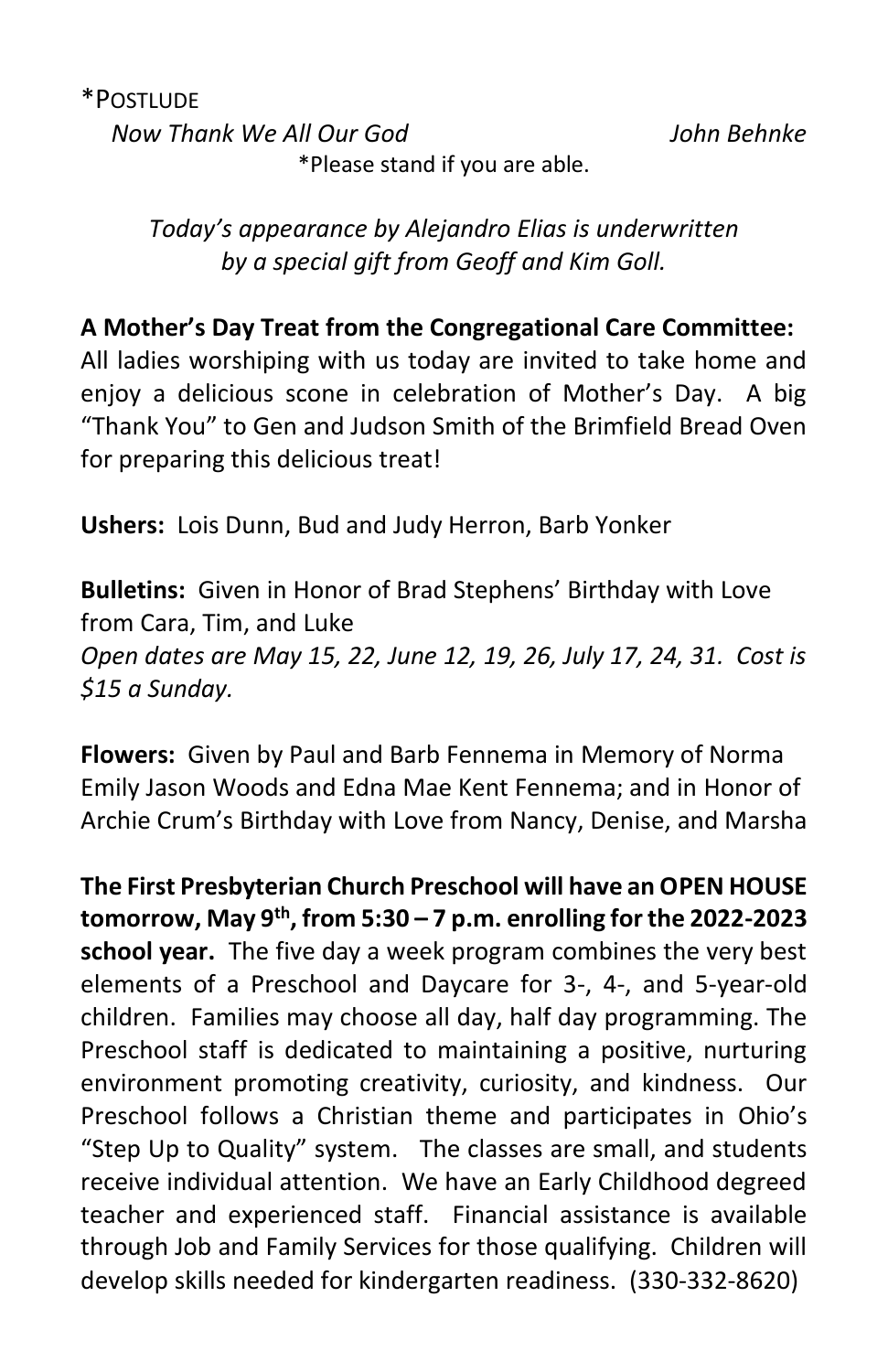**An Outside Workday** will be held this Saturday, May 14 at 9:00 a.m. If you can, please bring a rake, shovel, and wheelbarrow (if you have) for spreading mulch on the church grounds.

**A Violin Recital** will be held this Saturday, May 14 from 1-4:30 p.m. in the Sanctuary. All are welcome!

**Presbyterian Women** will meet next Sunday, May 15 at 9:30 a.m. in the library. All women are welcome to attend this short meeting.

**Limited Deacon Scholarship Funds** are available for students from our church who are enrolled in College or University and who have not previously received Deacon assistance. Requests should be sent to the Church Office stating the name of the college or university attending, and course of study, if known. The deadline is June 30.

**Salem Community Foundation's Ministerial Scholarship:** In 2008, a Ministerial Scholarship fund was established to provide aid to assist persons who will spread the Gospel of Jesus Christ. This program is extended to those who wish to enter the fields of the Ministry, Christian Education, Youth Ministry, or closely related field. The Ministerial Scholarship application and guidelines are now available on the Salem Community Foundation's website, [www.salemcommunityfoundation.org,](http://www.salemcommunityfoundation.org/) and by calling the foundation office at 330-332-4021. All applications must be received by Wednesday, June  $1<sup>st</sup>$  for scholarships to be awarded for the following academic year.

#### **Beaver Creek Presbyterian Church Camp**

Dear Friends: Many adults in church say that their most profound spiritual experience happened at church camp. If we want to grow the church, one avenue to pursue is encouraging our children to attend Beaver Creek Presbyterian Church Camp. The positive values of being in a Christian community in the midst of God's wonderful creation are great. Summer 2022 Camp Schedule and Registration Form are at [http://www.beavercreekcamp.com/.](http://www.beavercreekcamp.com/)

> Thank you, *~ Stephen Cramer, President of the Board of Beaver Creek Presbyterian Church Camp*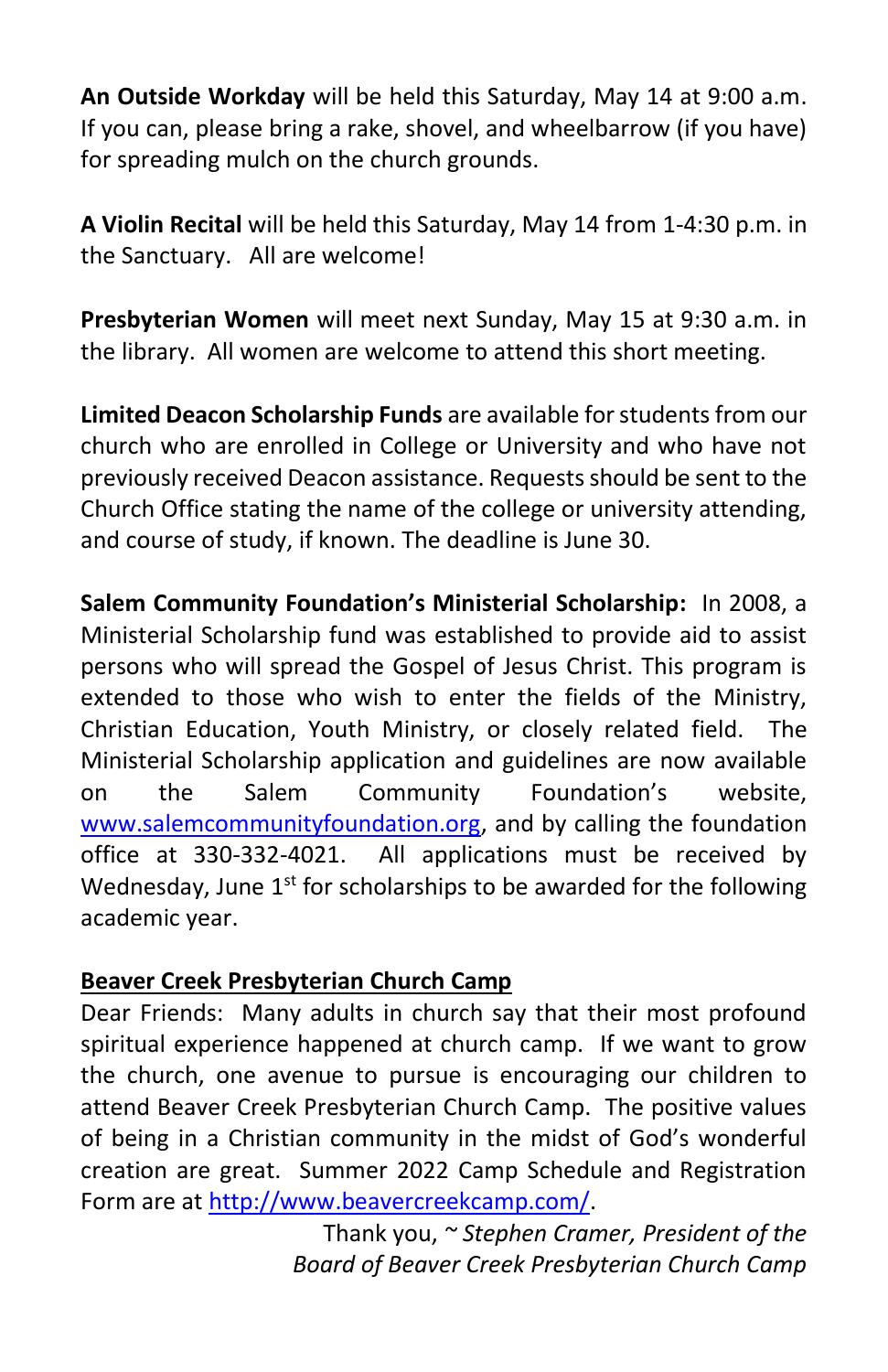# Prayer Concerns

*Pray for our Pastor Nominating Committee to search judiciously for our new pastor by discerning the will of God.*

Bethany Barnes *(from Mike Newman)* Carol Dougherty Pat Eichler Dawn Ellis *(Tracey Ellis' mother)* Mark and Sandi Flake Peggy Courtwright *(Dolly Millikin's niece)* Carolyn Gorley *(Scott and Debbie Boyd's sister-in-law)* Karen Hezlep *(Ryan Gillis' mother)* Kathleen Walton Lemaster *(from Kathie Baker)* Robert Fletcher Linsz *(from Mo Hofmeister)* Cheyenne Marshall Bill McCormick and son Todd Clarence Reed *(Sue Skiba's father)* Tom Shafer *(Gloria Shafer's husband)* Carol Shaw *(Gloria Shafer's mother)* John Stoffer Sue Thomas *(Karen Dennison's friend)* Teresa Turney *(Dolly Millikin's daughter)* Jerry Wolford *(from Mike Newman)* Those listed under Special Care and Military

# Birthdays this Week

Archie Crum (8), Jody Karmazin (8), Stephanie Field (11), Richard Lobdell (13), Amanda Swinhart (13), Jim Newman (14)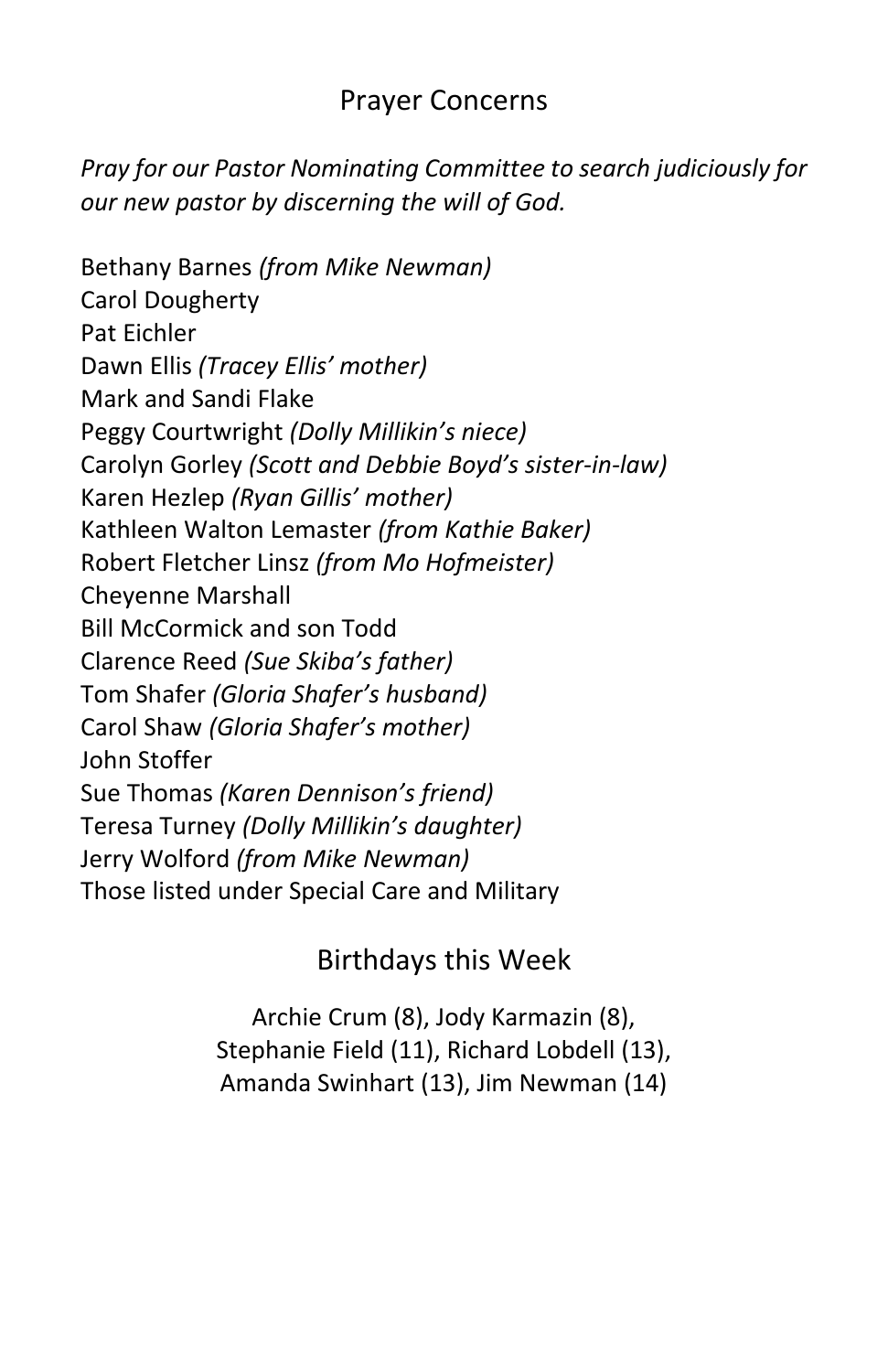# Special Care

Brookdale Bowling Green – Barbara Marra, 121 N Wintergarden Rd, Bowling Green OH 43402

Brookdale Salem – Ruth Zerbs, 404; Harvey and Sally Mason, 305

Crandall Medical Center – Genevieve Benson, 139

Grace Woods – Shirley Devan

Lake Vista at Cortland – Margaret Sheets, Apt 105; 303 North Mecca St, Cortland OH 44410

Shenango On the Green - Marty Hollinger, 238 S Market St #227, New Wilmington PA 16142-1212

Whispering Pines – Kay Rousseau, 315; Joetta Tonti, 127; 937 E Park Ave, Columbiana OH 44408

# Military

Andre Tonkinson *(Son of Ed and Melissa Tonkinson)* Cody Tonkinson *(Son of Ed and Melissa Tonkinson)* Adam Pawlosky *(Son in Law of Jim and Ruth Newman)* Zach Smith *(Nephew of Mickey Buck)* Roger and Brandy Knizat *(Frank and Ellen Matiscik's grandson and wife, both in service)*